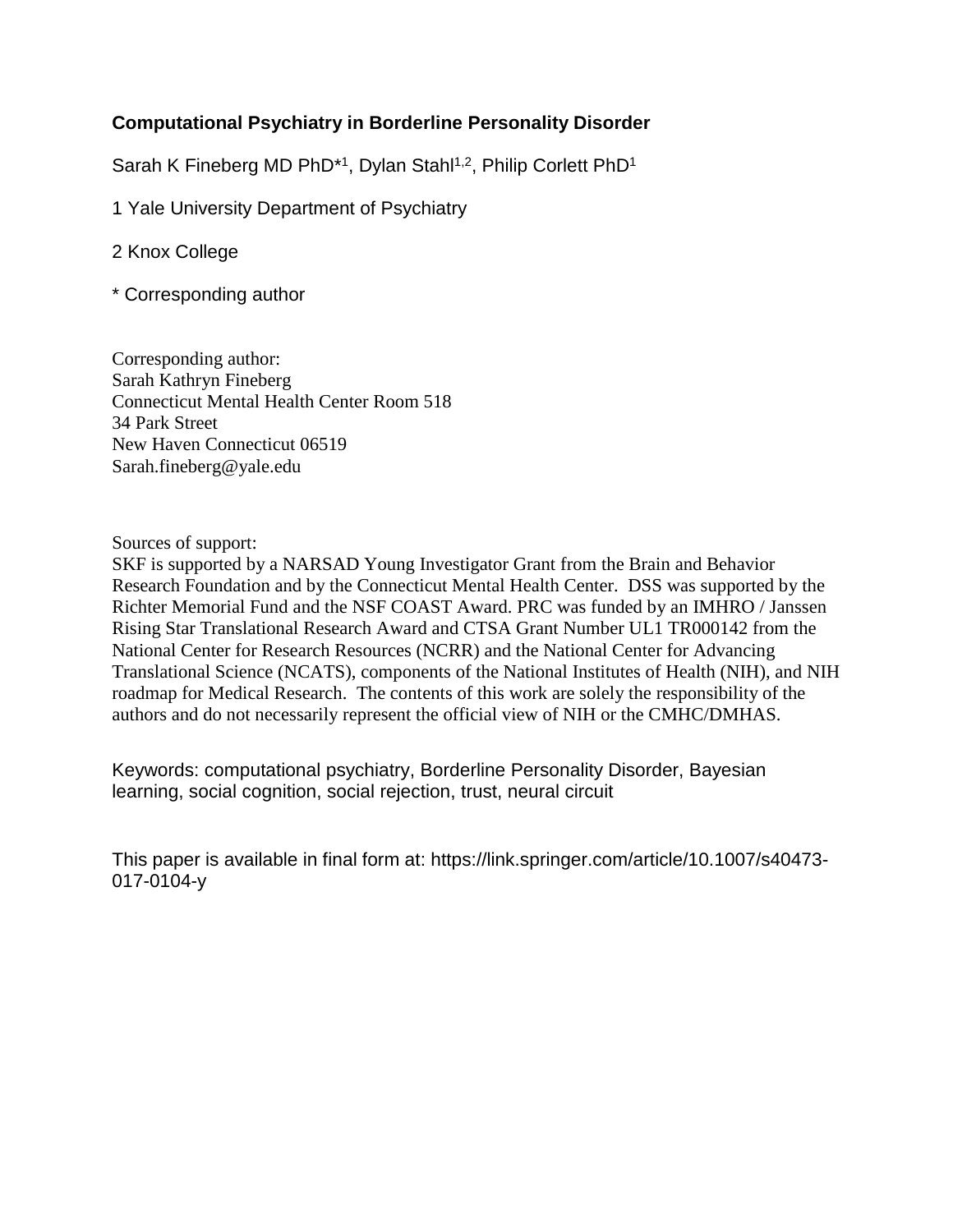#### **Abstract:**

**Purpose of review:** *We review the literature on the use and potential use of computational psychiatry methods in Borderline Personality Disorder.*

**Recent findings:** *Computational approaches have been used in psychiatry to increase our understanding of the molecular, circuit, and behavioral basis of mental illness. This is of particular interest in BPD, where the collection of ecologically valid data, especially in interpersonal settings, is becoming more common and more often subject to quantification. Methods that test learning and memory in social contexts, collect data from real-world settings, and relate behavior to molecular and circuit networks are yielding data of particular interest.*

**Summary:** *Research in BPD should focus on collaborative efforts to design and interpret experiments with direct relevance to core BPD symptoms and potential for translation to the clinic.*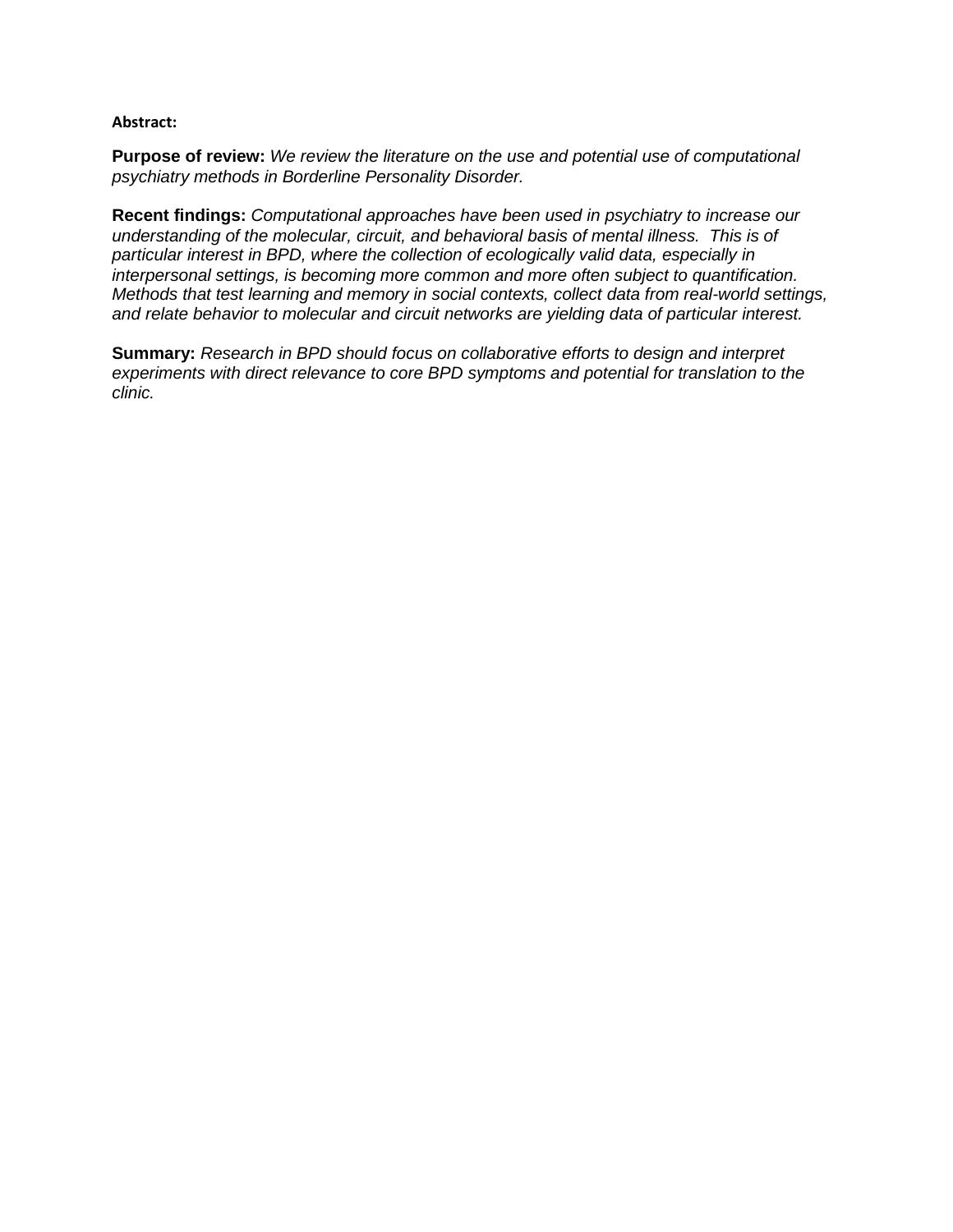# **Paper DRAFT:**

## **I. Introduction**

A rich literature on borderline personality disorder (BPD) has grown from clinical observation, follow-up studies, and behavioral experiments, but little is available in terms of a definitive molecular or circuitbased understanding of the disorder. Novel approaches to experimental design and data analysis may help us to better link clinical problems with laboratory based behavioral results and specific biological mechanisms. In recent years, the growth of computational power and biologically-informed mathematical models of cognition and the brain have encouraged the development of computational psychiatry. This method interprets findings and makes new predictions from behavioral and neural datasets by applying experimental observations to biologically-informed computational models [1]. This approach not only increases mechanistic understanding, but it also holds promise for improving diagnostic categories and personalizing treatment approaches [1], [2].

Despite the lack of a firm biologically-based theory, BPD researchers have been prescient in gathering ecologically-valid data sets using state of the art sensor and virtual reality based approaches. Applying these data to computational models may be a particularly good fit in this field of psychiatry [3].

#### **II. Computational Psychiatry**

Computational psychiatry entails a variety of approaches. Common to all of these is a model, often expressed as equations, that distills some feature of mental illness. These models aim to parse complex data sets, giving insight to problems like how psychological processes might be instantiated in neural machinery or how to use patterns in large data sets to make prognostic inferences[4] [5] [6] [7]. We review several examples of computational work with relevance to BPD.

#### *II.A. Behavioral tasks to query specific aspects of cognition*

One method is to conduct behavioral experiments in which subjects play multi-trial games designed to query specific aspects of perception, learning and memory. Trial-by-trial subject responses are fit to computational models, yielding mathematical estimates of subjects' decision processes (reviewed in [2]). Electrophysiology, EEG, and fMRI data have been linked to these parameter estimates so that trialby-trial behavioral responses can ultimately be understood in terms of brain regions and chemicals. Of particular interest, differences in model parameters between groups can help to arbitrate between alternative hypotheses about cognitive processes, for example how a patient group may differ from controls, or how a pharmacologic intervention differs from placebo.

One multi-trial game, the social valuation task (SVT), involves binary choices based on social and nonsocial cues on each of 100+ trials [8]. The SVT is a decision-making game wherein participants weigh two types of information in making their choices. First, they consider their own experiences of reward contingencies (e.g. between the color of task stimuli and reward availability). On the other hand, they meet and interact with another player before the game, and see advice (supposedly from that player, really from the computer) about which choice to make on each trial. They know that the other player's goals may not be aligned with their own. Importantly the probability (and stability of probability) of reward and color and advice vary separately over the course of the game. Non-psychiatric control subjects develop beliefs as they play about how much to trust the colors and the advice.

A recent exciting development is the application of this kind of computer game to social cognition across dimensions of social symptoms. In a recent collaborative effort between computational and clinical researchers, Sevgi et al. used a game very similar to the SVT to quantify relative attention to social and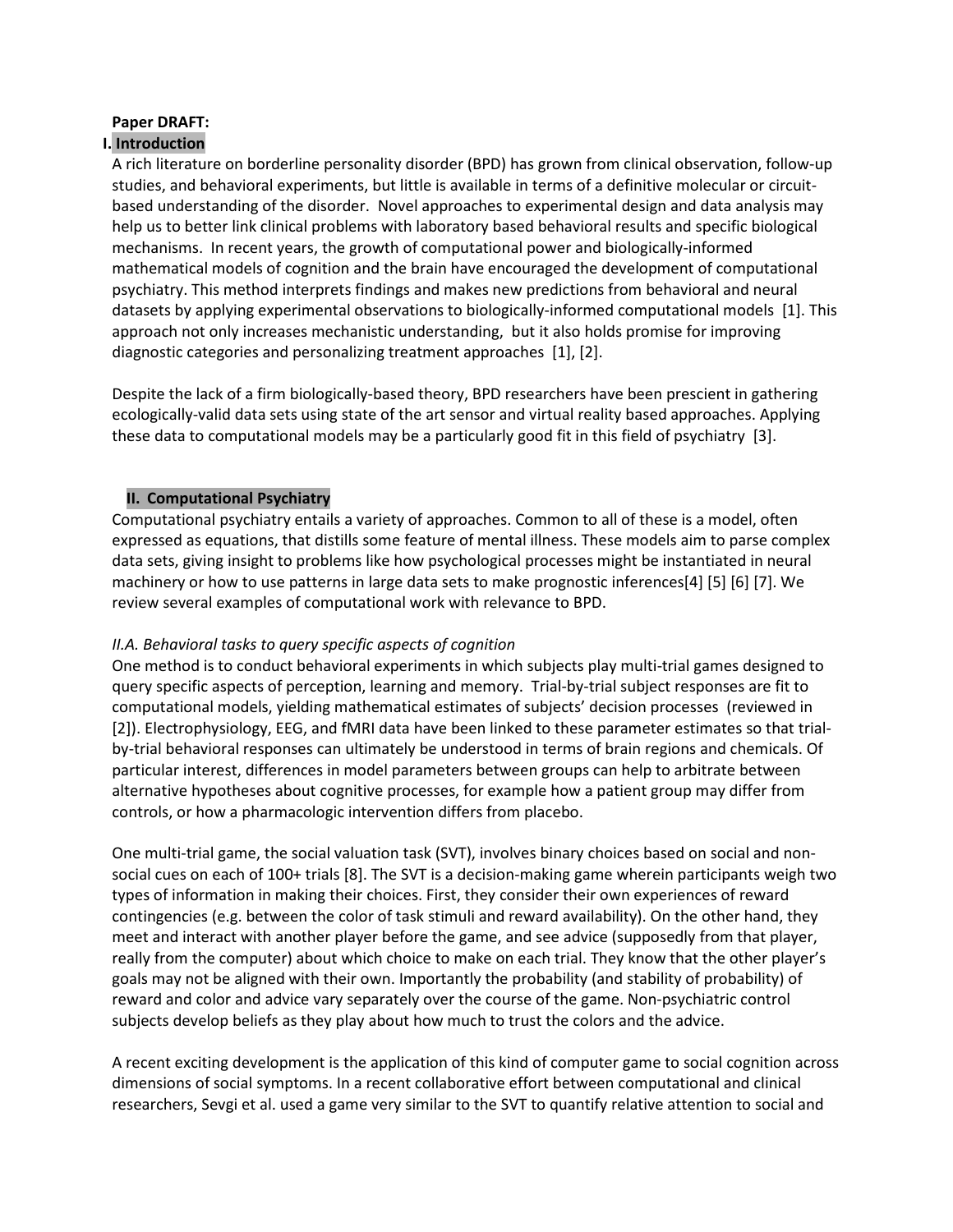non-social cues, and validated the computational model by showing that this parameter (relative weighting of social/non-social cues) linearly decreases with increasing autism-like symptoms in the general population [9]. We have hypothesized that BPD is maintained by inflexible social cognitive models that drive extreme views of others and negatively-skewed social attributions [3]. Specific hypotheses about social cognition and belief updating can be tested by estimating model parameters from behavioral tasks like the SVT.

#### *II.B. Models informed by known properties of circuits and specific cell types*

Experiments can also be designed to apply behavioral and fMRI data to computational models that are informed by knowledge about cell-type specific properties and circuit function. Increasing biological plausibility expands the number of junctures at which the facts of behavioral neuroscience can be leveraged in the model and ultimately exploited clinically. For example, models of reward and noveltyseeking behavior could emphasize the roles of dopamine neurotransmission in control of precision/uncertainty and sensory prediction errors as well as cholinergic regions of the brainstem and the noradrenergic locus coeruleus for encoding expected versus unexpected uncertainty (reviewed in [2]. Models based on predictive coding hold that cognition and perception can be understood in terms of prior predictions about inputs, discrepancies (prediction errors) between those prediction and actual inputs, the precision (or inverse variance) of those predictions and errors. Precision governs the weighting of the representation – towards the initial prediction (in which case the prediction error is ignored), or towards the error (garnering new learning). There is an assumption (and some data – [7]) that slower catecholaminergic neurotransmitters mediate this precision in neural hierarchies. For example, acetylcholine codes the precision of visual perceptual predictions, and oxytocin may code precision in the inferential hierarchy that governs social beliefs.

#### *II.C. Common tasks and models deployed across species*

Experiments can also be designed so that the same (or nearly-same) task is deployed in different model systems, for example, decision-making tasks can be performed by both patients and mouse models. One example that is relevant to BPD is in testing the effects of social rejection. In people, social rejection leads to alterations in subsequent social behavior [10] [11] and decreased pain sensitivity [12]. In rodents, adolescent social rejection produces effects on behavior and pain tolerance that mirror the results in human subjects [13]. An innovative paradigm also examined trust in the same rodents: animals were offered a novel food that they could smell on another rat's whiskers. Rats that underwent social rejection in adolescence were less trusting – they were less willing to eat that peer-introduced novel food [13]. Developing these parallel paradigms will allow meaningful cross talk between clinical and basic researchers, leveraging the precision and efficiency we can achieve in pre-clinical settings to investigate clinical hypotheses and novel treatments.

# **III. Approaches that may lend themselves to increased modelling in BPD III.A. Symptom provocation: an approach to examining fluctuating symptoms in the lab**

To study the problems that arise in social interaction, conducting experiments in live interactive settings may give a window to deficits that would be missed in static paradigms. Leonard Schilbach has coined the term "second-person neuroscience" to describe research that tests subjects in the closer contexts with study partners that shift mental processes from the distant "him" (third-person) to the more intimate "you" (second-person) [14]. In BPD, problems arise in social interaction, especially in the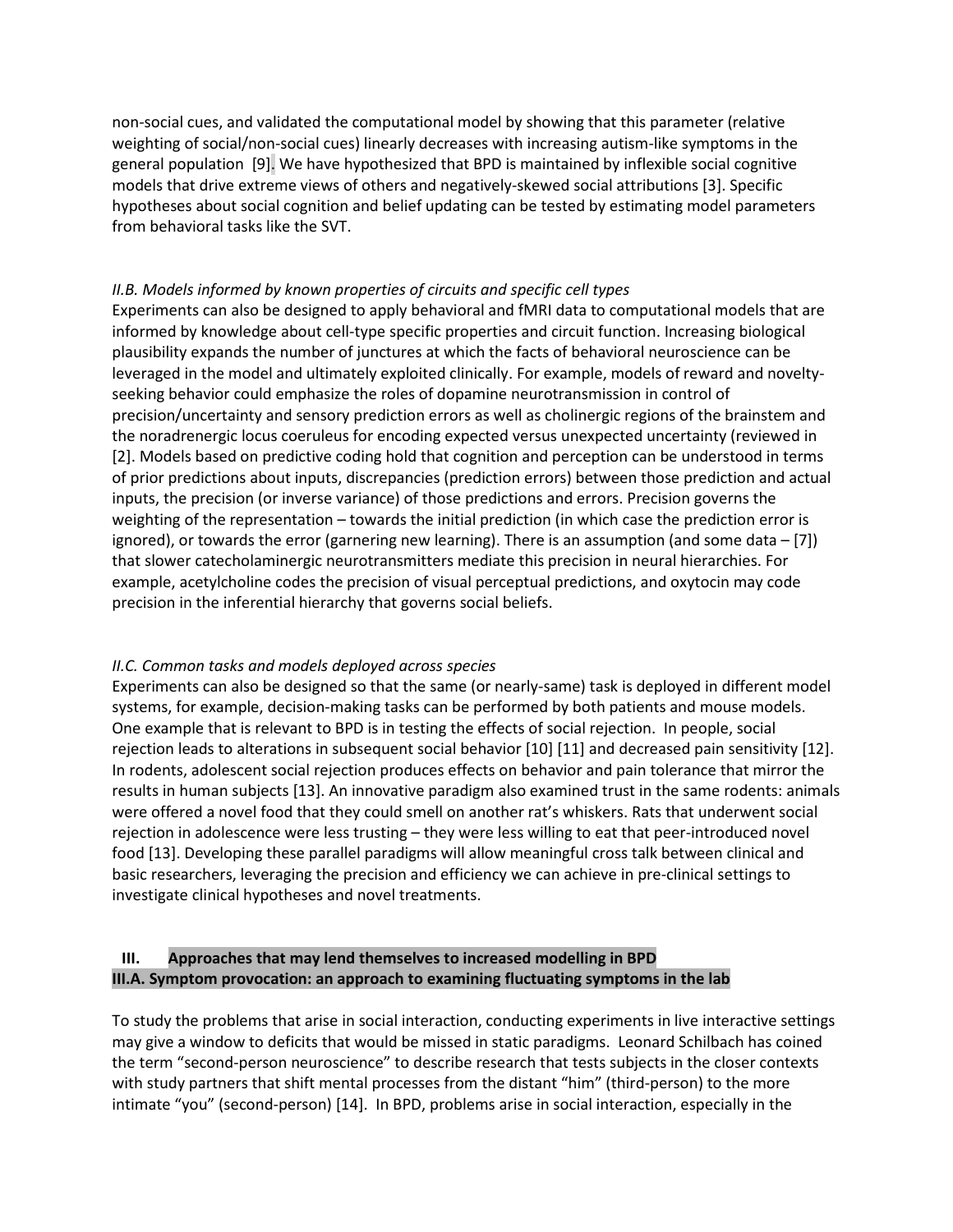context of social stressors and perceived or actual interpersonal ruptures (reviewed in [15]). We outline several methods that have been used in BPD to engage interaction and social stress in experimental paradigms.

#### III.A.1. Personalized narratives

Personalized narratives have also been used to temporarily stimulate stress by focusing on material relevant to each individual. This approach to experimental challenge sessions was pioneered in our department and used in multiple subject populations to investigate sometimes-fleeting experiences such as craving in substance-dependent patients [16, 17] and self-injurious impulses in people with BPD [18]. A variation on the stress narrative has recently been used in BPD to examine trust in the critical setting of an intimate relationship. Women with BPD, and controls without BPD, were invited into the lab to have videotaped conversations with their romantic partners. BPD patients experienced a greater loss of trust toward their romantic partner than did control subjects after the couples discussed personal and relationship threats, but not after they discussed a neutral topic [19]. We imagine that this paradigm might provide a probe of social dysfunction in BPD. Its effects may manifest in subsequent decision-making paradigms more amenable to computational modeling and the distillation of model parameters.

# **III.A.2. Cyberball**

Computer games offer an opportunity for social interaction with tight control of specific contingencies by the experimenter. In the social rejection paradigm Cyberball, players pass a ball back and forth on the screen [20] . The subject (who controls one of three players on the screen) believes she is playing with other people, but the other characters are controlled by the program. By varying the percentage of the time the ball is passed to the participant, feelings of social rejection can be evoked. In the most extreme case, the participant passes the ball to another player, and the other players only pass to each other, never returning the ball to the participant. This experience elicits sadness and anger in as few as six rounds of play [21], (meta-analysis in [20]). Individuals with BPD and healthy controls report similar emotions after playing Cyberball; the BPD players however report much more intense negative emotion [22]. Furthermore, people with BPD report feeling excluded not only during the rejection paradigm (the other players stop sharing the ball), but also during the fair paradigm (when all players receive the ball an equal number of times), and, of particular interest, the BPD players report feeling excluded despite having accurately perceived how often they got the ball [21]. Negative emotions are reduced, but not fully eliminated, when subjects with BPD receive the ball more times than any other player [22].

In non-psychiatric subjects, the insula is activated under conditions of unfairness and social rejection [23]. This discrepancy between perceived exclusion and actual inclusion may be a result of a failure to modulate activation of the insula and precuneus between different conditions among subjects with BPD.

#### III.A.3. Virtual reality environments

Computer-based paradigms can take a step closer to live interaction with the use of virtual reality environments and avatars. For example, recent work in proxemics (the study of physical interpersonal behavior such as distance regulation, gaze direction, and posture) has assigned an avatar (virtual person in the simulated environment) to the subject whose behavior is controlled by the subject, then asked the subject to use her avatar to interact with other avatars (reviewed in [24]). This method allows the researchers to hold many variables constant as they tested the impact of specific cues, such as those that might reveal implicit biases. Of particular interest here, virtual environments and avatars can be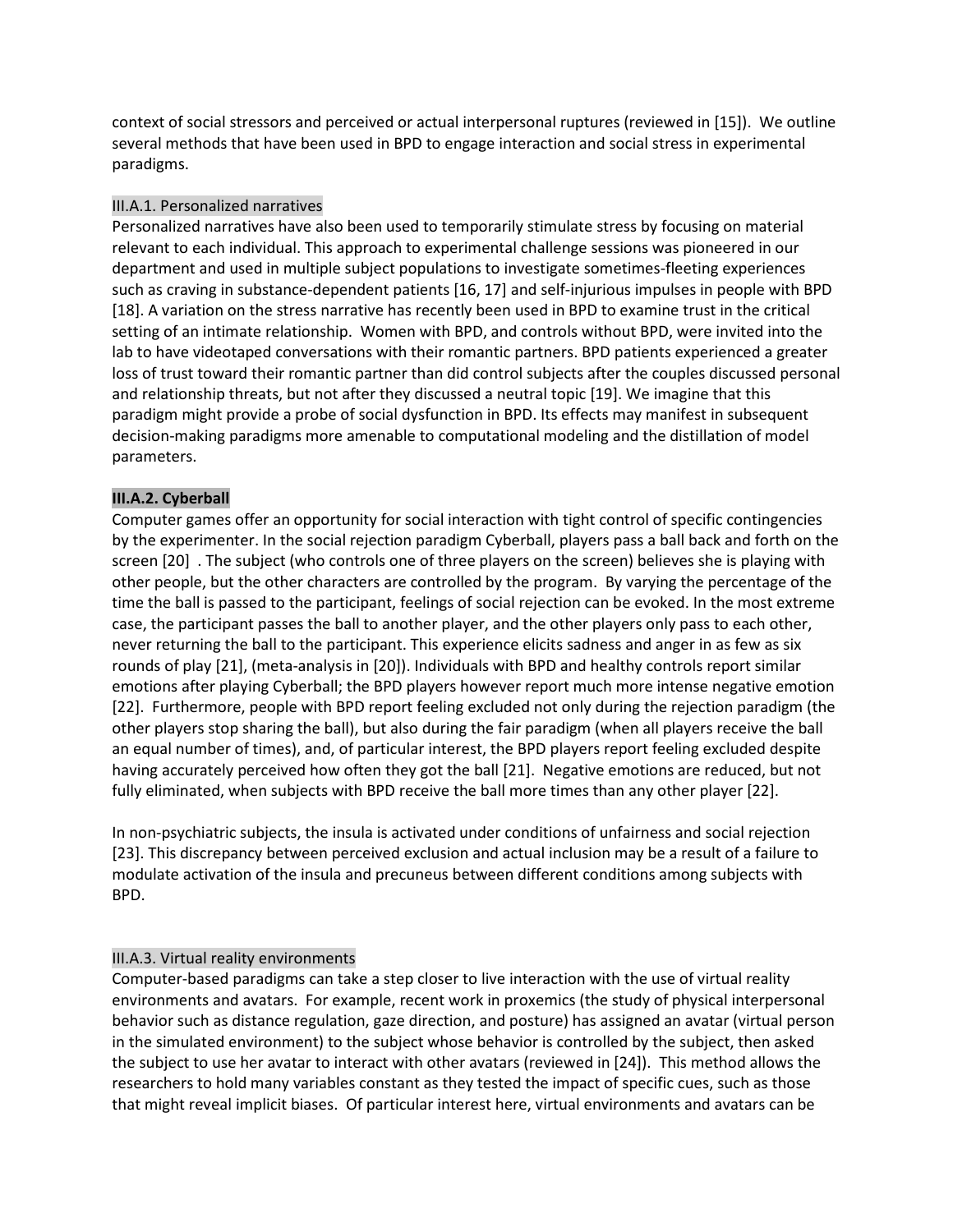used to suggest that a particular person is behaving is a specific expected or unexpected way. For example, one group claimed during an experiment that the second avatar was being controlled by the subject's romantic partner, and they tested the impact of attentive and rejecting behavior from the partner in a stress-provocation paradigm. These virtual reality contexts can facilitate collection of rich datasets to quantify complex behaviors such as interpersonal stance and approach/avoidance behavior.

# **III.B. Quantifying social behavior**

#### **III.B.1. Trust game data**

Neuro-economic games can be powerful tools to help dissect specific aspects of social behavior. One task, the Trust game (reviewed in [25],[26]) is played by two individuals (or a person and a computer) with different roles: investor and trustee. At the beginning of the game, the investor receives a small sum of money. The investor can choose to transfer any portion of the money to the trustee. The trustee receives triple the transferred amount, and can then choose to return any portion (none up to the whole amount) back to the investor. The game is typically played over 5-10 rounds. To maximize reward, the investor and trustee must trust each another enough to transfer money. Investors with BPD transfer less money to trustees than do healthy or depressed control subjects, and are less optimistic about how much money will be transferred back [27]. Interestingly, these differences disappear when people with BPD are told that money transferred back will be randomly determined by a computer and not by a human player [27]. Trustees with BPD also have difficulty cooperating with the other player, tending to receive smaller investments from partners as the game progresses [28]. While healthy controls have been found to have increased activation in the bilateral anterior insula when investments were smaller, the insula response in subjects with BPD did not correlate with investment level [28]. Also, in healthy players, a common response to small investments is coaxing: returning a large percentage to the investor, signaling trustworthiness. Trustees with BPD are less likely than healthy control trustees to employ this strategy, which may explain their partners' decreased investments over the course of the game [28]. BPD subjects were also less able to use facial cues to update their assessment of trustee intent [29].

# **III.B.2. Learning data**

Several small studies have examined learning in BPD. Berlin et al compared probabilistic reversal learning in 19 subjects with BPD, 23 with orbito-frontal (OFC) lesions, 20 with pre-frontal lesions not including OFC, and 39 healthy control adults [30]. Only OFC lesion subjects differed from control in the learning task measures (overall learning, reversal learning, and punishment sensitivity), though BPD and OFC subjects both had increased impulsivity and problem behaviors. In another small study of 10 students endorsing BPD symptoms on a self-report scale versus 128 healthy control students, there was no difference in reversal learning [31]. Barker et al tested [32] also confirmed this finding in 20 BPD subjects versus 21 healthy control subjects, and by contrast, found between-group differences in reversal learning (only for all the trials analyzed together) as well as small significant differences in intradimensional and extra-dimensional shifting.

Paret et al. tested reversal learning in a task with social stimuli. In this setting, subject arousal and degree of dissociation correlated with difficulty with learning (acquisition), whereas self-reported BPD symptom intensity correlated with difficulty with reversal learning [33]. Multiple groups have examined working memory in groups of 20-40 BPD subjects versus healthy control and found no difference [30], [34], suggesting that the observations of impaired counterfactual social inference are not merely a reflection of broader cognitive impairment in BPD, but rather specific neurocognitive deficits.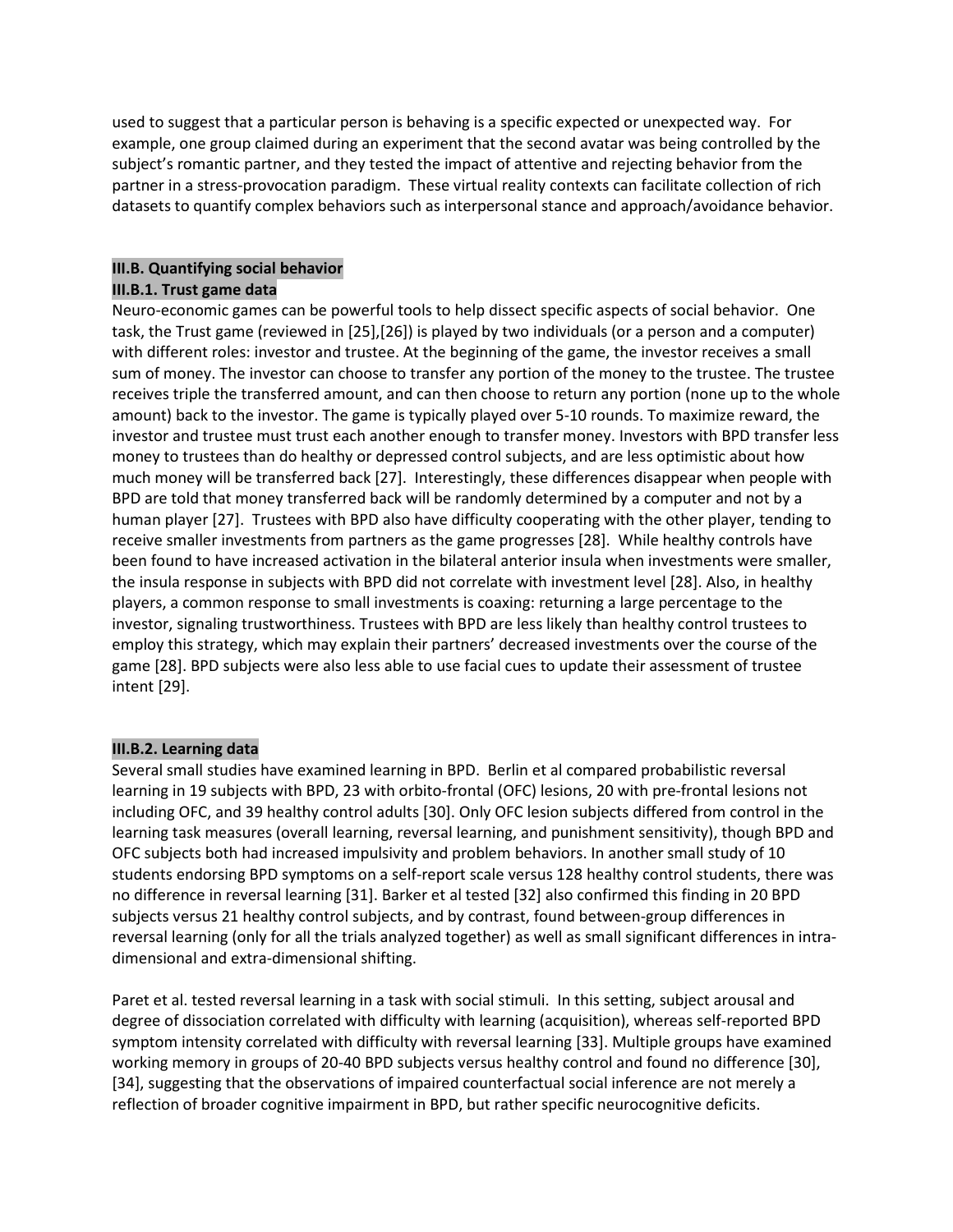#### III.C. Pulling in data from the real world

#### III.C.1. Mechanical Turk: widely disseminated research data collection

Crowdsourcing sites are an effective way to recruit large numbers of participants into a study at low cost. The most prominent of these sites is Amazon's Mechanical Turk (mTurk). mTurk was designed to allow businesses to outsource tasks that would ideally be automated, but are currently better done by humans, like tagging photos or looking for damage in images of roads. The tasks are completed by ordinary individuals with Amazon accounts, who are paid through the site. mTurk has been validated as a reliable research tool [35]. US mTurk workers are more diverse than college student samples, though they are still younger, more liberal, and more European/Asian than the general population [36], [37]. Results of mTurk studies reveal self-report scale reliability, task to task consistency, and worker attentiveness that are indistinguishable from other samples [38] [39], [40]. Subjects can be re-contacted for a series of studies. The site lends itself to a wide variety of research methods: surveys, group games, and even eye-tracking tasks using the workers' webcams have been done [41], [42]. In sum, mTurk represents a powerful pipeline for recruitment of large numbers of subjects outside traditional research settings at low cost. mTurk may be a good venue for testing research hypotheses in people with BPD and BPD features, especially those that do not present for clinical attention. As has been done in other settings, researchers could collect behavioral data after stratifying subjects by response to self-report scales to facilitate dimensional analyses.

#### III.C.2. Ecologic momentary assessment (EMA)

Real-world and real-time data collection can include EMA for a range of indicators of interest, for example GPS coordinates versus known locations of interest (home, work, friends' homes, emergency room, liquor store), biophysical data (cardiovascular parameters, exercise, skin conductance, gestural data), speech recordings, as well as frequent brief symptom self-reports [43]. In BPD, EMA is particularly relevant given the frequency of symptom fluctuations, and it has been used to clarify the relationship of personality traits to current-state experiences and future functioning [44] [45]. These larger data sets with finer grained time courses may allow us to study cyclical changes such as menstrual cycle and other fluctuating and part-time contributors to symptom fluctuation.

#### III.C.3. Language

Analysis of individual and group speech and writing samples can be undertaken with both real-world and laboratory-acquired language samples. We and others have identified language features that mark psychological states and traits. For example, self-referentiality in writing increases with authors' depression and suicidality, and separates patients (people with a diagnosed illness) from non-patients [46]. Computational models based on word-use patterns can predict which writers have psychosis  $[47],[48],[49]$ , or will progress to psychosis  $[50]$ .

Study of language and conversation in interaction may be worth particular attention in BPD. Jamie Pennebaker's group has identified patterns of pronoun use during speed dates that correlate to later relationship trajectory [51]. We expect that studies engaging methods such as the couple conversations referenced above [19] may be ideal settings to identify language features that fluctuate with interpersonal instability and other symptoms in BPD. Sound and content of speech could offer noninvasive markers of current illness status, but given the many complex features, good models together with large corpori will be important to meaningfully relate language features to clinical concerns.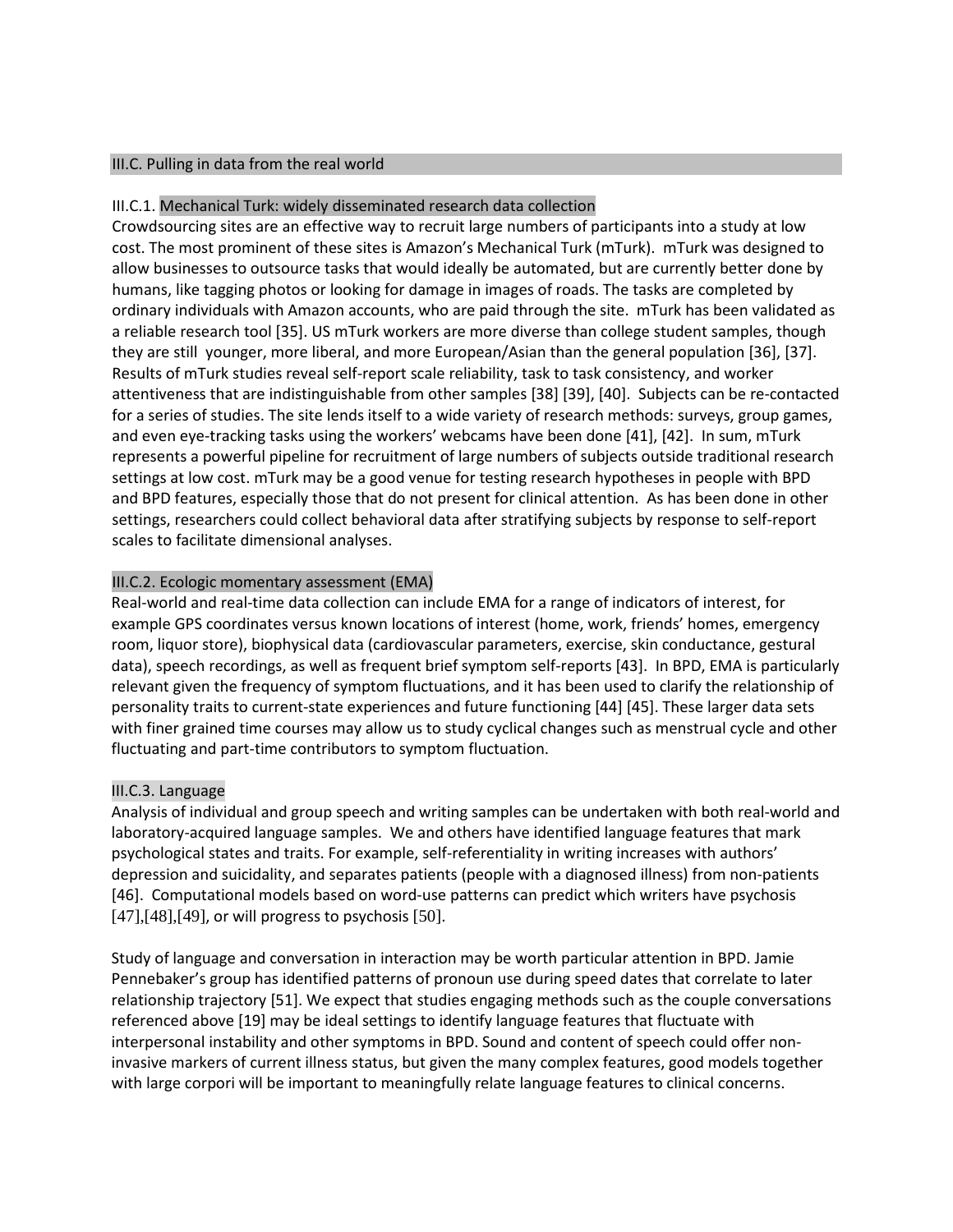#### III.D. Neural circuits

Research in the structural and functional neuro-anatomy of BPD has yielded a few key results, and some potentially interesting but not well-replicated findings.

Negative attribution bias in BPD has been linked to hyper-active amygdala (at rest also in response to stimuli). A recent meta-analysis of neural response to emotional stimuli confirms greater left amygdala activation as well as decreased dorsolateral prefrontal cortex (dlPFC) response in people with BPD versus controls [52].

Efforts to describe differences in brain networks in BPD are starting to be reported. A meta-analysis found 7 reports of resting state data, with overall significant increase in activity in the midline and dorsal structures of the default mode network [53]. Xu *et al.* modelled the topology of networks in resting state data from 20 people with BPD and 10 controls, finding differences in both local and global connectivity patterns that correlate with symptom measures [54].

The next step will be to test neural responses in the context of increasingly interactive and attachmentengaging settings. In a non-social monetary incentive delay task, people with BPD show reduced striatal activation vs. control in response to both anticipated reward and anticipated loss [55]. However, this pattern of findings is recapitulated across diagnostic groups, and may reflect the stigmatizing effects of having a mental illness, the increased proclivity toward substance abuse or the socioeconomic consequences of being mentally ill. We suggest that focusing on processes more directly relatable to individuals' symptoms, may be a more fruitful line of enquiry. We discussed above the differential insula signal in a brief trust game with a stranger [28]. Looming photographs of faces with negative emotions differentially activate the amygdala and somatosensory cortex in BPD versus control [56]. Future work is needed to test how these responses may differ with tasks that better simulate live interaction, when playing under social stress, and when playing with others who matter to the subject. Games like the SVT we described above may be useful – neural signals have been carefully described in healthy subjects in response to surprises about the social and non-social rewards [8]. We hypothesize that people with BPD may differ in this neural mechanism for belief updating, a possible explanation for rigid and extreme social representations [3]. We expect that computational modelling will not only allow researchers to test this kind of hypothesis, but moreover to be encouraged to develop more specific and testable hypotheses about social learning in BPD.

#### III.E. Molecular and genetic markers

#### III.E.1. Oxytocin

Neuropeptides, including oxytocin and vasopressin, have been implicated in normal social cognition, as so garnered particular attention as candidates for molecular underpinnings of problems in disorders with prominent social symptoms such as Austism Spectrum Disorders and Borderline Personality Disorder [57] [10] . In healthy animal and human models, oxytocin has been found to modulate social perception, social learning, and pain [58]. However, the exogenous administration of oxytocin to people with BPD yielded surprising results: though in some settings, oxytocin decreased both self-reported stress and cortisol levels, behavior in the trust game was less trusting and less cooperative (in BPD but not in controls). This finding conflicts with a simple explanation of oxytocin as a pro-affiliation hormone, but opens intriguing questions about how the social brain may differ in BPD.

#### III.E.2. Other molecular players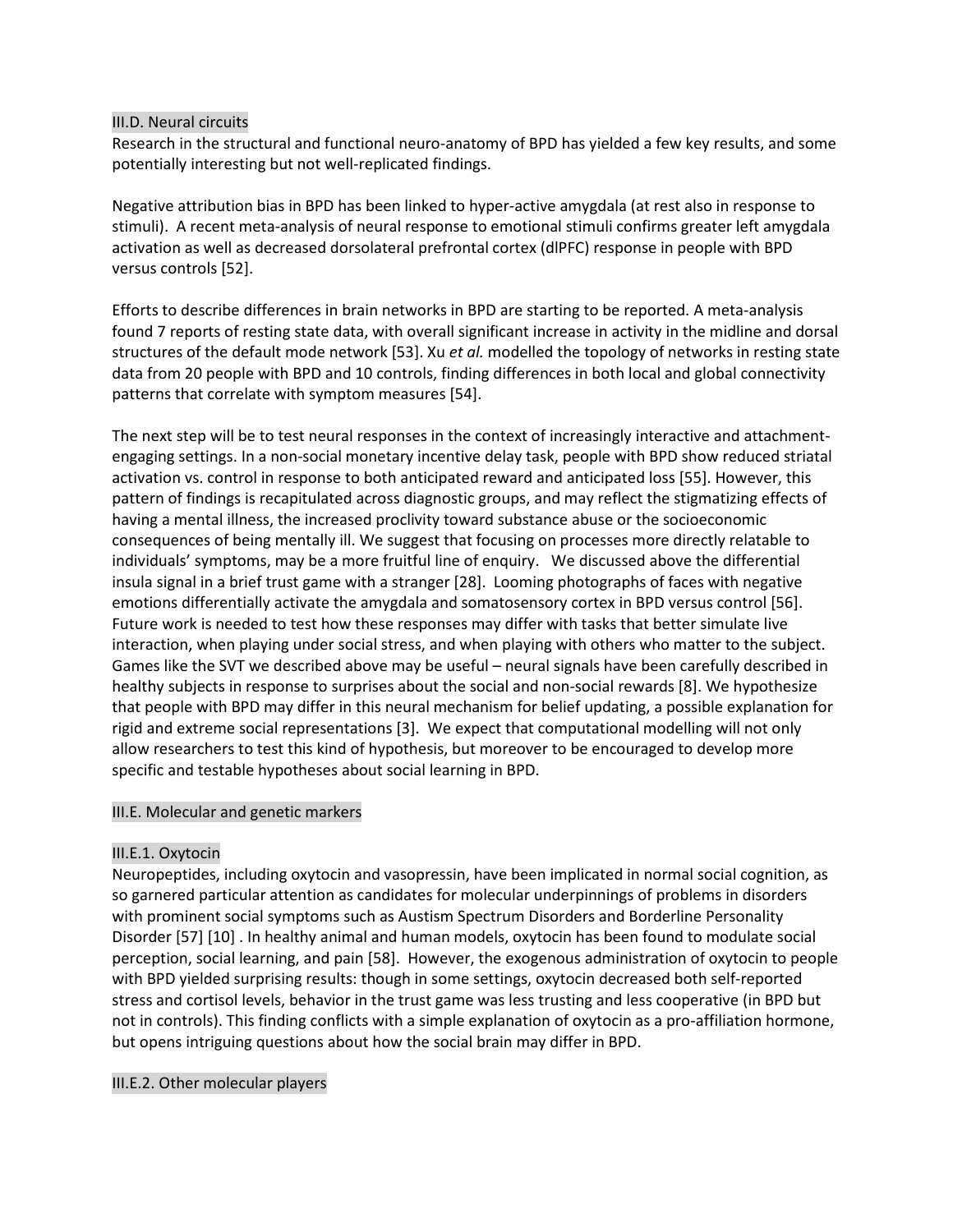A wide range of other molecules have been studied in BPD with mostly conflicting results, and some small studies that bear replication (reviewed in [59]). Of particular note, data about resting and provoked Hypothalamic-Pituitary-Adrenal (HPA) axis function are many and conflicting. Small studies suggest decreases in peripheral BDNF and increases in peripheral VEGF, raising questions about the role of neutrotrophic support to maintain adult plasticity and neuronal health. Serotonin receptor function has been examined, and two PET studies suggest increased binding potential at 5HT2A receptors. Data also suggest sex differences in the serotonergic system in BPD.

The role of epigenetics is now well-established in propagating the effects of childhood trauma [60] [61] [62]. Given the increased risk for BPD among people with trauma in early childhood, researchers have begun to examine epigenetic markers and polymorphisms in this population [63] [64].

#### III.F. Models of self and self-other interaction

We and others have argued elsewhere that computational models are critical to testing specific predictions about how people understand themselves, and themselves with respect to others in the social arena. One relevant framework is predictive coding, which argues that people not only respond to perceptual data and update their worldviews in response, but that top-down expectations actively modulate the processing of perceptions such that expected states have a profound impact on the states that are ultimately experienced. This is relevant to a variety of contexts in mental illness, but has been not much applied to BPD yet.

#### III.F.1 Testing hypotheses about self-other psychology in BPD

Several current hypotheses about mental functioning in BPD could lend themselves to validation using a model-based method. For example, Marsha Linehan and others suggest in the biosocial model that underlies DBT that people with BPD are quicker to make negative attributions in an upsetting social setting, and slower to normalize those attributions [65]. As discussed above, we can use predictive models to test learning rates as various contingencies change (likelihood or stability of reward, value of the reward). Future studies may be able to engage a more BPD-relevant approach with social instead of financial reward metrics. Psychodynamic theories suggest that people with BPD have rigid extreme internal representations of others (unintegrated objects) [66] [67] – we can model these as predictions (prior estimates) about others' intentions and others' future behavior, and test for differences in model parameters in BPD and control.

III.F.2. Testing hypotheses about the role of the peripheral body in self-concept in BPD Sense of self involves a complex interplay of cognitive representations and peripheral data. Disturbed sense of self is a key feature of BPD, and includes symptoms that are explicitly physical. Indeed, people with BPD evince diminished interoceptive signals than do controls: amplitude of heartbeat-evoked potentials, a neural response to felt heartbeats, were lower in amplitude in BPD [68].

In other settings, tests of illusory body ownership have been used to examine how easily subjects lose a sense of their own physical boundaries. For example, in the rubber hand illusion, subjects watch a rubber hand get stroked with a paintbrush while they feel their own hidden hand also stroked. This experience can lead to the sense that the rubberhand is one's own hand, and illusion-susceptibility correlates with anterior insula activity (reviewed in [69]). Illusion-susceptibility varies with psychopathology, for example schizophrenia, and also experimental induction of psychotomimetic experience in healthy control subjects. Both increase susceptibility to the illusion [70] [71]. Furthermore, experience with this and related illusions varies with specific symptoms, such as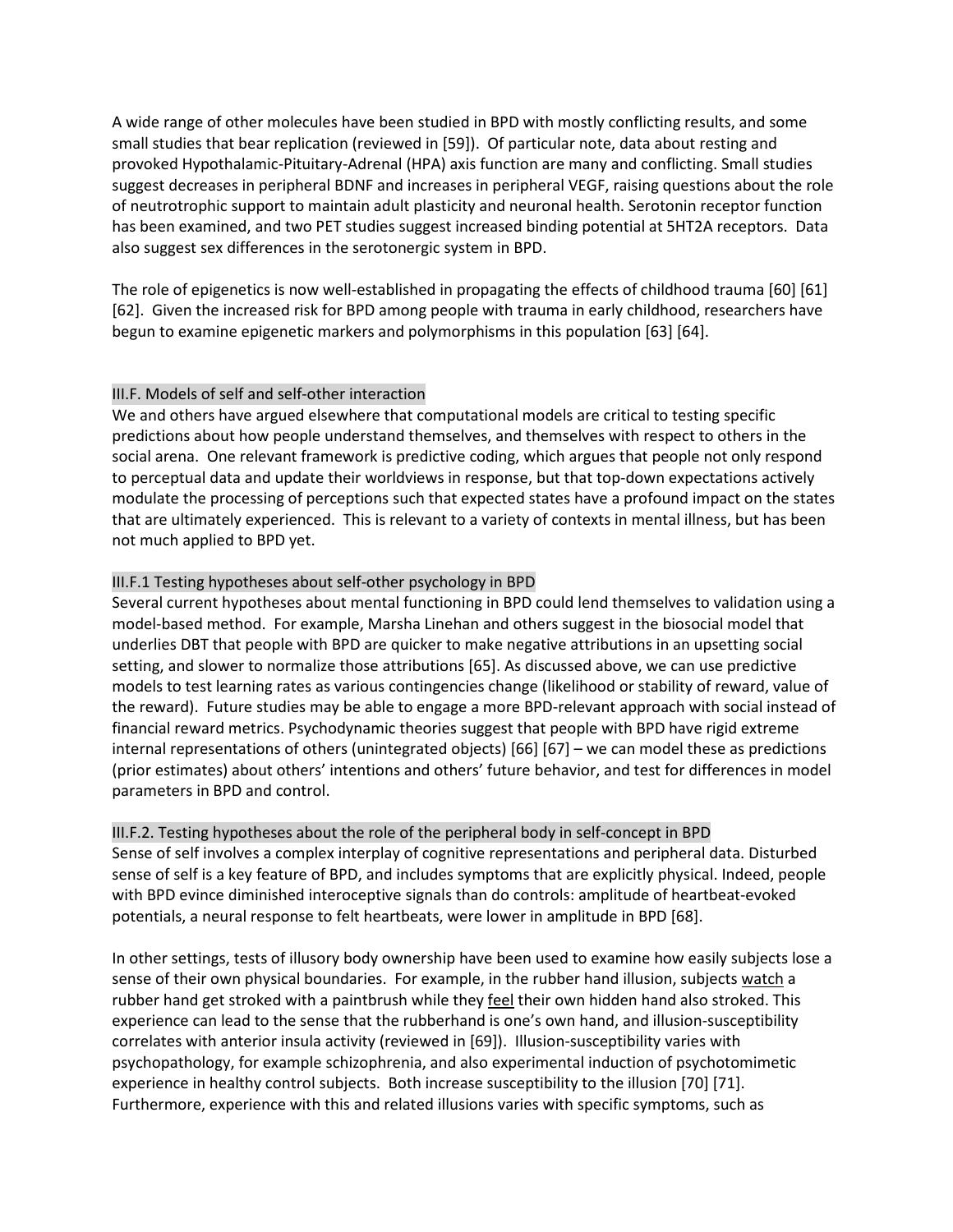dissociation [72]. Anil Seth and others have argued that the anterior insula is a key nexus for the prediction error driven inferences that guide perceptions of bodily ownership and agency [73-75]. Others highlight the parietal cortex as a key locus for the illusion, and the sense of agency over body and limbs more broadly [76]. The illusory body tasks have also now been extended to animal models with the report that mice are susceptible to a "rubber tail illusion" [77]. Not only will illusory-body tasks in BPD help to arbitrate questions about self-concept. Might people with BPD be less susceptible to the illusion as they are less sensitive to physical cues (as in pain studies)? Or might they be more susceptible to the illusion, consistent with the confused boundaries of identity diffusion? Could we test underlying biology in the adolescent social rejection mouse model? Or track progress in psychotherapies that aim to firm up understandings of self and other, such as Transference-Focused Psychotherapy, by following rubber hand illusion response?

#### III.F.3. Perceptual aberrations

People with BPD can experience frank perceptual aberrations, sometimes termed "micropsychotic" symptoms. These experiences can include hallucinated voices. In BPD, voices often arise under the stress of relationship threat. The schizophrenia researcher Ralph Hoffman conceptualized the etiology of voice hearing through a mechanism he termed "social de-afferentation", in which the brain responds to social isolation by developing a markedly increased sensitivity to potential social cues, and so misperceives auditory cues as social input, in particular, voices of other people talking.

Computational modelling has recently been applied to this problem. Al Powers and colleagues have recently tested a predictive-coding-based hypothesis that hallucinations arise from over-weighted topdown expectations during perception (paper under review). They were able to engender hallucinationlike experiences using only classical conditioning and found that individuals with hallucinations (regardless of the presence or absence of other psychotic symptoms and dysfunction) were markedly more susceptible to these conditioned hallucinations, which were correlated with activity in a network of brain regions that closely mirrored those typically seen in symptom-capture-based approaches to hallucinations. Lastly, formal modeling of perception during conditioned hallucinations using the Hierarchical Gaussian Filter (HGF) was used to parse this network into regions underlying specific computational functions and to identify differences between groups. Of note, in their dataset, people with schizophrenia are significantly more likely to meet criteria for BPD on the SCID-2 self-report questionnaire if they hear voices than if they do not [78]. There are also some tempting genetic targets, for example the forkhead box P2 gene (FOXP2) has been found to interact with childhood maltreatment (a risk factor for BPD) to confer risk for auditory verbal hallucinations [79]. Future studies modelling aberrant perceptions in BPD may especially benefit from examining interactions between early adversity, genetics, and neural function.

#### IV. **Conclusions**

In this paper, we have reviewed the key elements of the computational psychiatry approach, focusing on examples in social neuroscience. We discussed the methods that may be particularly relevant to developing a computational psychiatry of BPD. These start with interactive social paradigms, both live and computer based. We reviewed methods for amplifying relevant social experiences with symptom provocation by social rejection tasks (e.g. Cyberball) and autobiographical memory scripts. We discussed the importance of quantifiable social tasks and the useful intersection of interaction and easy quantification in economic games. Quantification of social behavior may be even more relevant to patient experience when it can occur closer to the real world: we discussed crowd-sourced samples and real-time measurements toward this end. We hold that efforts should be made to collect biological data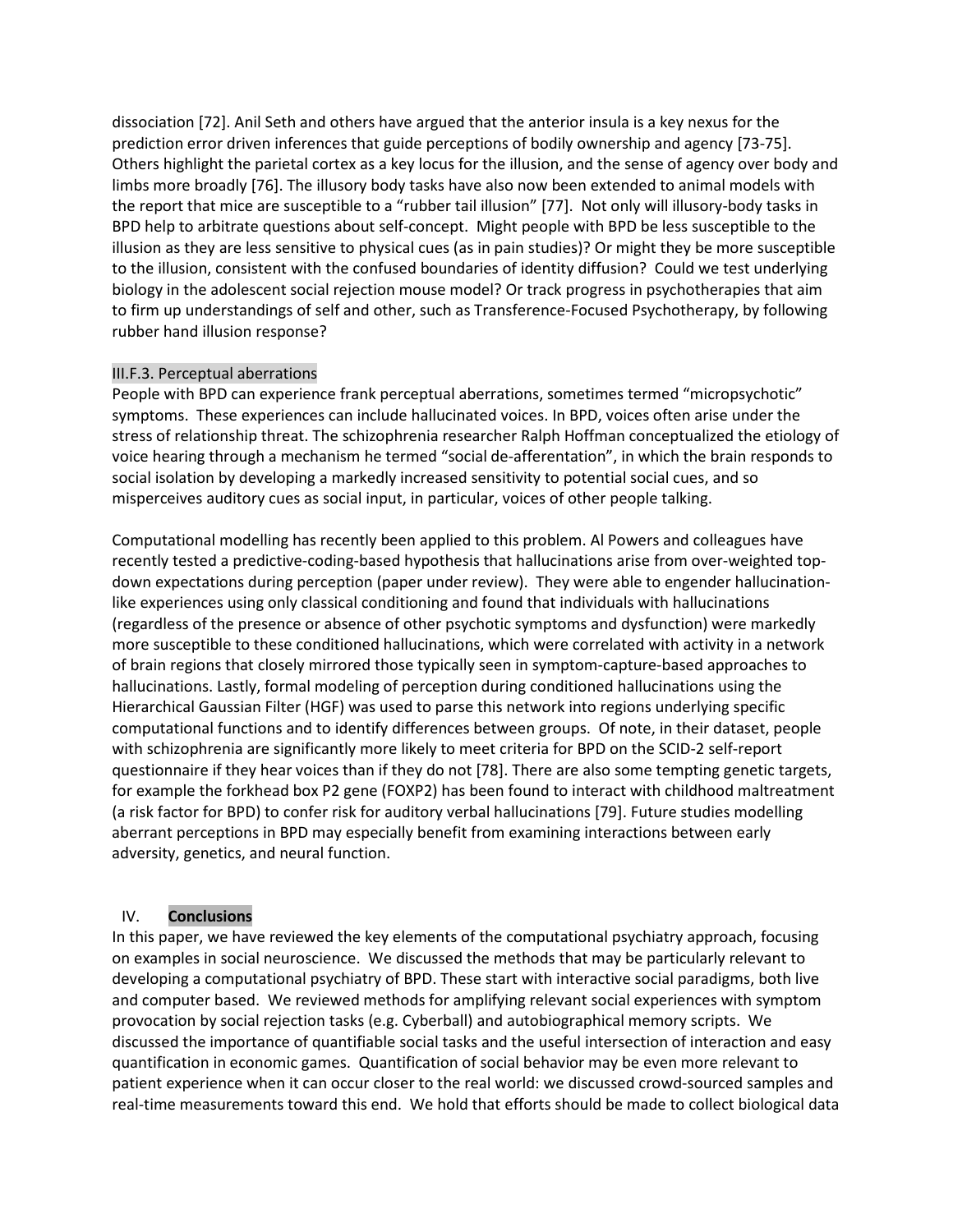together with behavioral outcomes, and have suggested that this discussion should also engage molecular pathways and neural circuits. Lastly, we considered the physical self and the potential role of embodied cognition in BPD.

In summary, computational approaches to behavioral and neural data are already rapidly pushing the boundaries in BPD research to yield increased cross-talk among basic scientists, neuroimagers, and clinical scientists. Optimism about more relevant, mechanistic, and treatment-driving results is wellfounded. Collaboration with computational modellers will be a cornerstone of progress as we move forward in the field.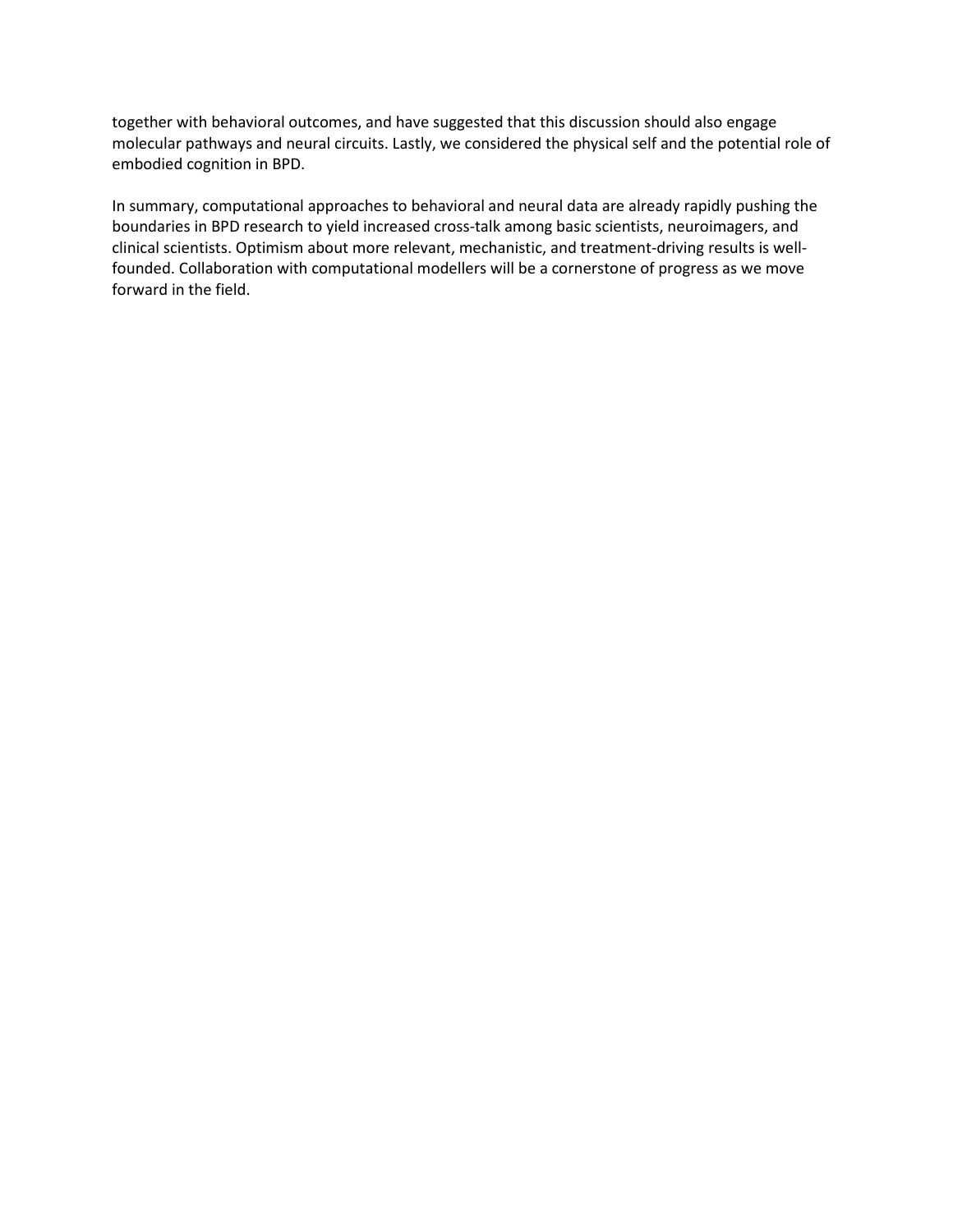# **References:**

Papers of particular interest, published recently, have been highlighted as:

- Of importance
- •• Of major importance

# **Of importance:**

**Reference 50 (Bedi et al. 2015):** This paper is a very nice example of using behavioral data (here, language from people with first-episode schizophrenia) in a complex computational framework to predict prognosis.

**Reference 52 (Schulze et al. 2016):** This meta-analysis is a well-architected and clearly written update on the state of neuroimaging in BPD focusing on functional responses to negative stimuli.

**Reference 74 (Seth AK 2013):** This commentary is a well-written and thoughtful discussion of the neural basis of embodied cognition, a field particularly relevant to BPD given the prominent somatic symptoms and (related) disruptions to sense of self.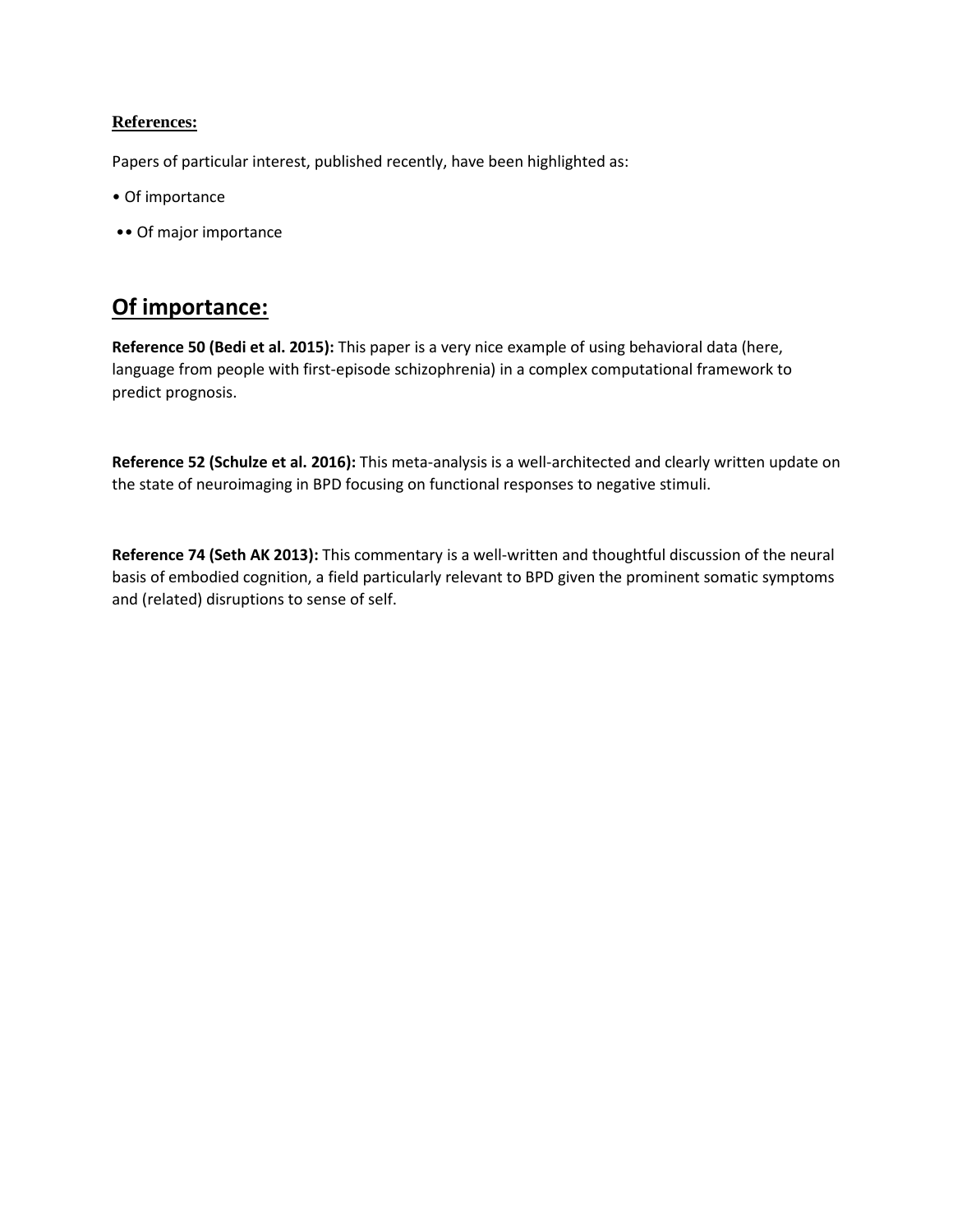# **Of major importance:**

**Reference 1 (Wang et al. 2014):** This review paper describes the computational psychiatry approach at multiple levels from behavior to molecules. Figures are especially helpful to clarify concepts.

**Reference 9 (Sevgi et al. 2015):** This paper describes a computer-based game that requires subjects to weigh social and non-social cues to make decisions. The task is applied to people with varying levels of autistic traits. A computational learning model, the Hierarchical Gaussian Filter, is used to measure differences in social and non-social learning behavior.

**Reference 13 (Schneider et al. 2016):** This paper describes a rat model of early-life social rejection that mimics many of the adult behaviors of people with BPD, such as decreased trust of peers and decreased pain sensitivity. This model holds promise for translational and reverse-translational experimental pipelines in BPD.

**Reference 14 (Schilbach et al. 2013):** This review and commentary puts forth the position that we are doing social neuroscience wrong: instead of studying people in isolation (first-person) or people with dry unmoving social cues like faces (third-person), we should instead study people in interactive contexts to learn the most about their social cognition. This will be the second-person neuroscience.

**Reference 28 (King-Casas et al. 2008 – included bc there have been no definitive follow-ups more recently and this is a key paper to this argument):** Behavioral and neuroimaging results are presented from a study of people with BPD playing the Trust Game. Results include less cooperative behaviors, like coaxing a defecting partner back to play, and diminished ability to detect fair offers.

**Reference 68 (Muller et al. 2015):** The researchers examined the neural signal (in EEG) that reports on individuals' heartbeats. Consistent with altered sense of physical self in BPD, they found decreased amplitude in BPD and an intermediate phenotype (between BPD and control) for people who have recovered from BPD. This suggests that brain signals may normalize as symptoms decrease.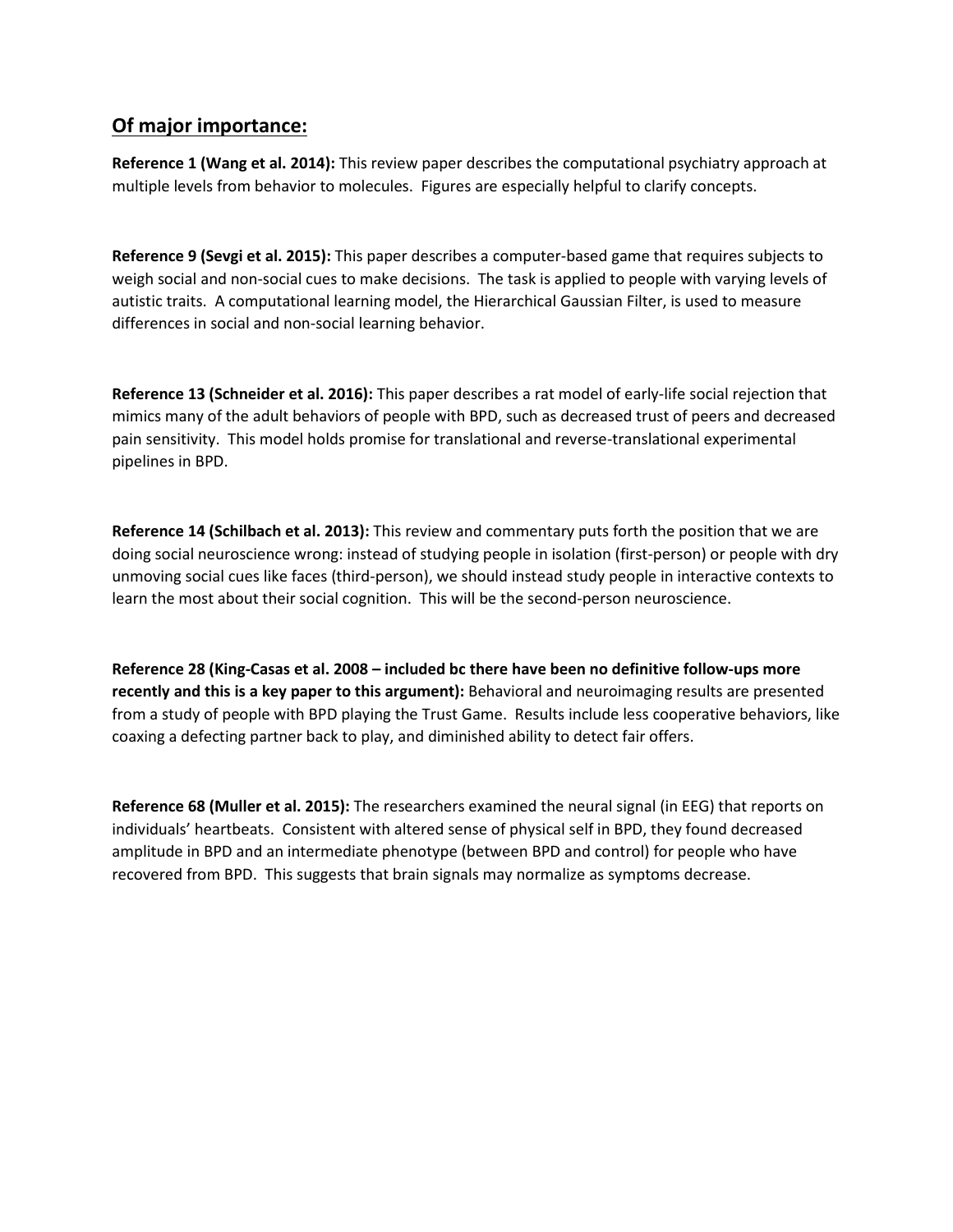References Cited:

1. Wang XJ, Krystal JH. Computational psychiatry. Neuron. 2014;84(3):638-54. doi:10.1016/j.neuron.2014.10.018.

2. Iglesias S, Tomiello S, Schneebeli M, Stephan KE. Models of neuromodulation for computational psychiatry. Wiley interdisciplinary reviews Cognitive science. 2016. doi:10.1002/wcs.1420.

3. Fineberg SK, Steinfeld M, Brewer JA, Corlett PR. A Computational Account of Borderline Personality Disorder: Impaired Predictive Learning about Self and Others Through Bodily Simulation. Front Psychiatry. 2014;5:111. doi:10.3389/fpsyt.2014.00111.

4. Chekroud AM, Zotti RJ, Shehzad Z, Gueorguieva R, Johnson MK, Trivedi MH et al. Cross-trial prediction of treatment outcome in depression: a machine learning approach. Lancet Psychiatry. 2016;3(3):243-50. doi:10.1016/S2215-0366(15)00471-X.

5. Finn ES, Shen X, Scheinost D, Rosenberg MD, Huang J, Chun MM et al. Functional connectome fingerprinting: identifying individuals using patterns of brain connectivity. Nature neuroscience. 2015;18(11):1664-71. doi:10.1038/nn.4135.

6. Ho NF, Iglesias JE, Sum MY, Kuswanto CN, Sitoh YY, De Souza J et al. Progression from selective to general involvement of hippocampal subfields in schizophrenia. Molecular psychiatry. 2016. doi:10.1038/mp.2016.4.

7. Stephan KE, Iglesias S, Heinzle J, Diaconescu AO. Translational Perspectives for Computational Neuroimaging. Neuron. 2015;87(4):716-32. doi:10.1016/j.neuron.2015.07.008.

8. Behrens TE, Hunt LT, Woolrich MW, Rushworth MF. Associative learning of social value. Nature. 2008;456(7219):245-9. doi:10.1038/nature07538.

9. Sevgi M, Diaconescu AO, Tittgemeyer M, Schilbach L. Social Bayes: Using Bayesian Modeling to Study Autistic Trait-Related Differences in Social Cognition. Biological psychiatry. 2015. doi:10.1016/j.biopsych.2015.11.025.

10. Stanley B, Siever LJ. The interpersonal dimension of borderline personality disorder: toward a neuropeptide model. The American journal of psychiatry. 2010;167(1):24-39. doi:10.1176/appi.ajp.2009.09050744.

11. Hawthorne G. Perceived social isolation in a community sample: its prevalence and correlates with aspects of peoples' lives. Soc Psychiatry Psychiatr Epidemiol. 2008;43(2):140-50. doi:10.1007/s00127- 007-0279-8.

12. Bernstein MJ, Claypool HM. Social exclusion and pain sensitivity: why exclusion sometimes hurts and sometimes numbs. Personality & social psychology bulletin. 2012;38(2):185-96. doi:10.1177/0146167211422449.

13. Schneider P, Bindila, L., Schmahl, C., Bohus, M., Meyer-Lindenberg, A., Lutz, B., Spanagel, R., Schneider, M. Adverse social experiences in adolescent rats result in enduring effects on social competence, pain sensitivity, and endocannabinoid signaling. Frontiers in behavioral neuroscience. 2016;10.

14. Schilbach L, Timmermans B, Reddy V, Costall A, Bente G, Schlicht T et al. Toward a second-person neuroscience. Behav Brain Sci. 2013;36(4):393-414. doi:10.1017/S0140525X12000660.

15. Gunderson JG. Disturbed relationships as a phenotype for borderline personality disorder. The American journal of psychiatry. 2007;164(11):1637-40. doi:10.1176/appi.ajp.2007.07071125.

16. Li CS, Sinha R. Alexithymia and stress-induced brain activation in cocaine-dependent men and women. Journal of psychiatry & neuroscience : JPN. 2006;31(2):115-21.

17. Milivojevic V, Fox HC, Sofuoglu M, Covault J, Sinha R. Effects of progesterone stimulated allopregnanolone on craving and stress response in cocaine dependent men and women. Psychoneuroendocrino. 2016;65:44-53. doi:10.1016/j.psyneuen.2015.12.008.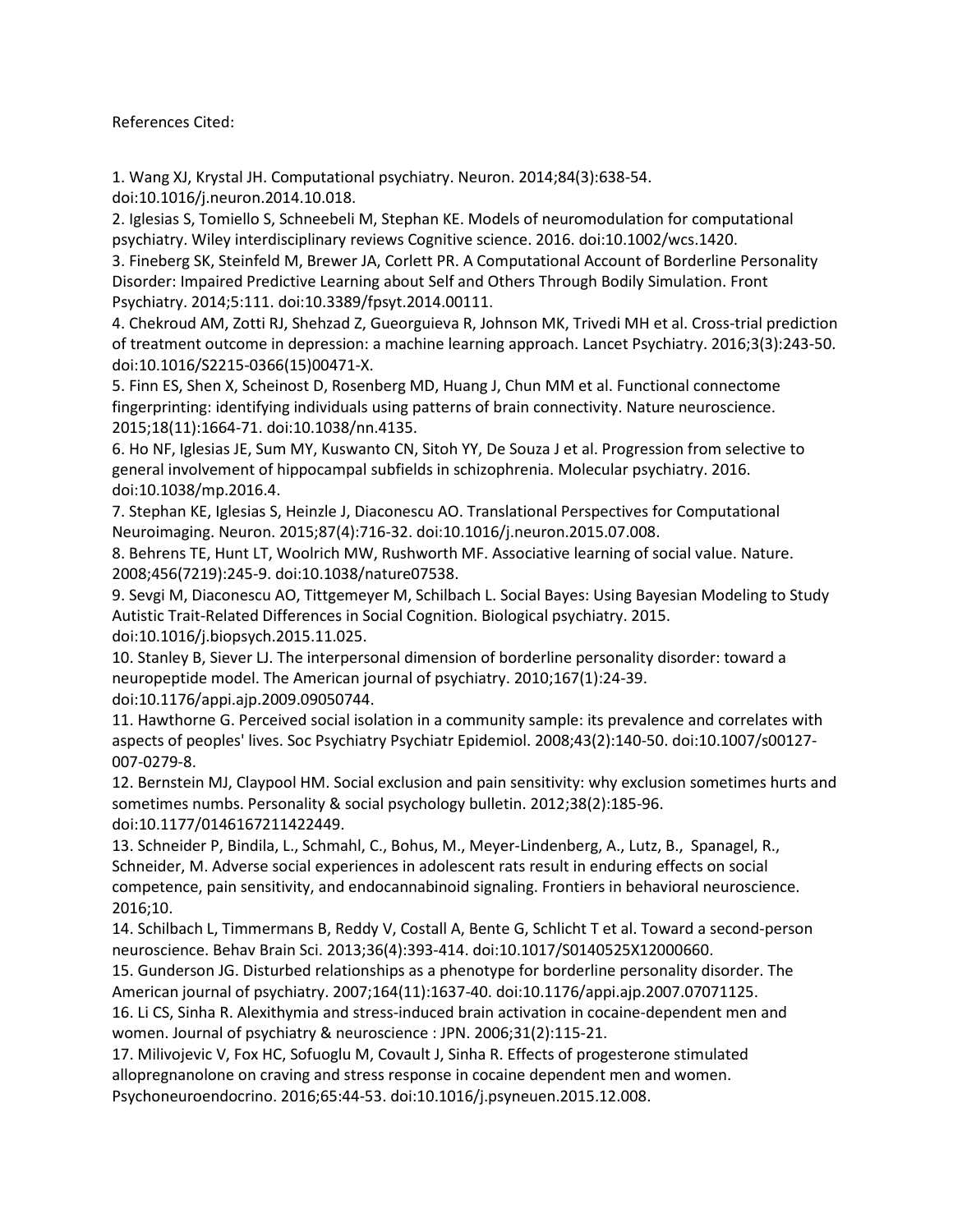18. Kraus A, Valerius G, Seifritz E, Ruf M, Bremner JD, Bohus M et al. Script-driven imagery of selfinjurious behavior in patients with borderline personality disorder: a pilot FMRI study. Acta psychiatrica Scandinavica. 2010;121(1):41-51. doi:10.1111/j.1600-0447.2009.01417.x.

19. Miano A, Fertuck, E., Roepke, S., Dziobek, I. Romantic Relationship Dysfunction in Borderline Personality Disorder -- A Naturalistic Approach to Trustworthiness Perception. Personality disorders. 2016.

20. Hartgerink CH, van Beest I, Wicherts JM, Williams KD. The ordinal effects of ostracism: a metaanalysis of 120 Cyberball studies. PloS one. 2015;10(5):e0127002. doi:10.1371/journal.pone.0127002. 21. Domsalla M, Koppe G, Niedtfeld I, Vollstadt-Klein S, Schmahl C, Bohus M et al. Cerebral processing of social rejection in patients with borderline personality disorder. Social cognitive and affective neuroscience. 2014;9(11):1789-97. doi:10.1093/scan/nst176.

22. De Panfilis C, Riva P, Preti E, Cabrino C, Marchesi C. When social inclusion is not enough: Implicit expectations of extreme inclusion in borderline personality disorder. Personality disorders. 2015;6(4):301-9. doi:10.1037/per0000132.

23. Bungert M, Koppe G, Niedtfeld I, Vollstadt-Klein S, Schmahl C, Lis S et al. Pain Processing after Social Exclusion and Its Relation to Rejection Sensitivity in Borderline Personality Disorder. PloS one. 2015;10(8):e0133693. doi:10.1371/journal.pone.0133693.

24. McCall C. Mapping Social Interactions: The Science of Proxemics. Curr Top Behav Neurosci. 2016. doi:10.1007/7854\_2015\_431.

25. Tzieropoulos H. The Trust Game in neuroscience: a short review. Social neuroscience. 2013;8(5):407- 16. doi:10.1080/17470919.2013.832375.

26. Rilling JK, Sanfey AG. The neuroscience of social decision-making. Annual review of psychology. 2011;62:23-48. doi:10.1146/annurev.psych.121208.131647.

27. Unoka Z, Seres I, Aspan N, Bodi N, Keri S. Trust game reveals restricted interpersonal transactions in patients with borderline personality disorder. Journal of personality disorders. 2009;23(4):399-409. doi:10.1521/pedi.2009.23.4.399.

28. King-Casas B, Sharp C, Lomax-Bream L, Lohrenz T, Fonagy P, Montague PR. The rupture and repair of cooperation in borderline personality disorder. Science. 2008;321(5890):806-10. doi:10.1126/science.1156902.

29. Franzen N, Hagenhoff M, Baer N, Schmidt A, Mier D, Sammer G et al. Superior 'theory of mind' in borderline personality disorder: an analysis of interaction behavior in a virtual trust game. Psychiatry research. 2011;187(1-2):224-33. doi:10.1016/j.psychres.2010.11.012.

30. Berlin HA, Rolls ET, Iversen SD. Borderline personality disorder, impulsivity, and the orbitofrontal cortex. The American journal of psychiatry. 2005;162(12):2360-73. doi:10.1176/appi.ajp.162.12.2360. 31. Dinn WM, Harris CL, Aycicegi A, Greene PB, Kirkley SM, Reilly C. Neurocognitive function in borderline personality disorder. Progress in neuro-psychopharmacology & biological psychiatry. 2004;28(2):329-41. doi:10.1016/j.pnpbp.2003.10.012.

32. Barker V, Pope M, Smith S, Brown V, Hall J. Set shifting and reversal learning in borderline personality disorder. Personal Ment Health. 2014;8(1):1-13. doi:10.1002/pmh.1235.

33. Paret C, Hoesterey S, Kleindienst N, Schmahl C. Associations of emotional arousal, dissociation and symptom severity with operant conditioning in borderline personality disorder. Psychiatry research. 2016;244:194-201. doi:10.1016/j.psychres.2016.07.054.

34. Haaland VO, Esperaas L, Landro NI. Selective deficit in executive functioning among patients with borderline personality disorder. Psychological medicine. 2009;39(10):1733-43. doi:10.1017/s0033291709005285.

35. Chandler J, Shapiro D. Conducting Clinical Research Using Crowdsourced Convenience Samples. Annual review of clinical psychology. 2016;12:53-81. doi:10.1146/annurev-clinpsy-021815-093623.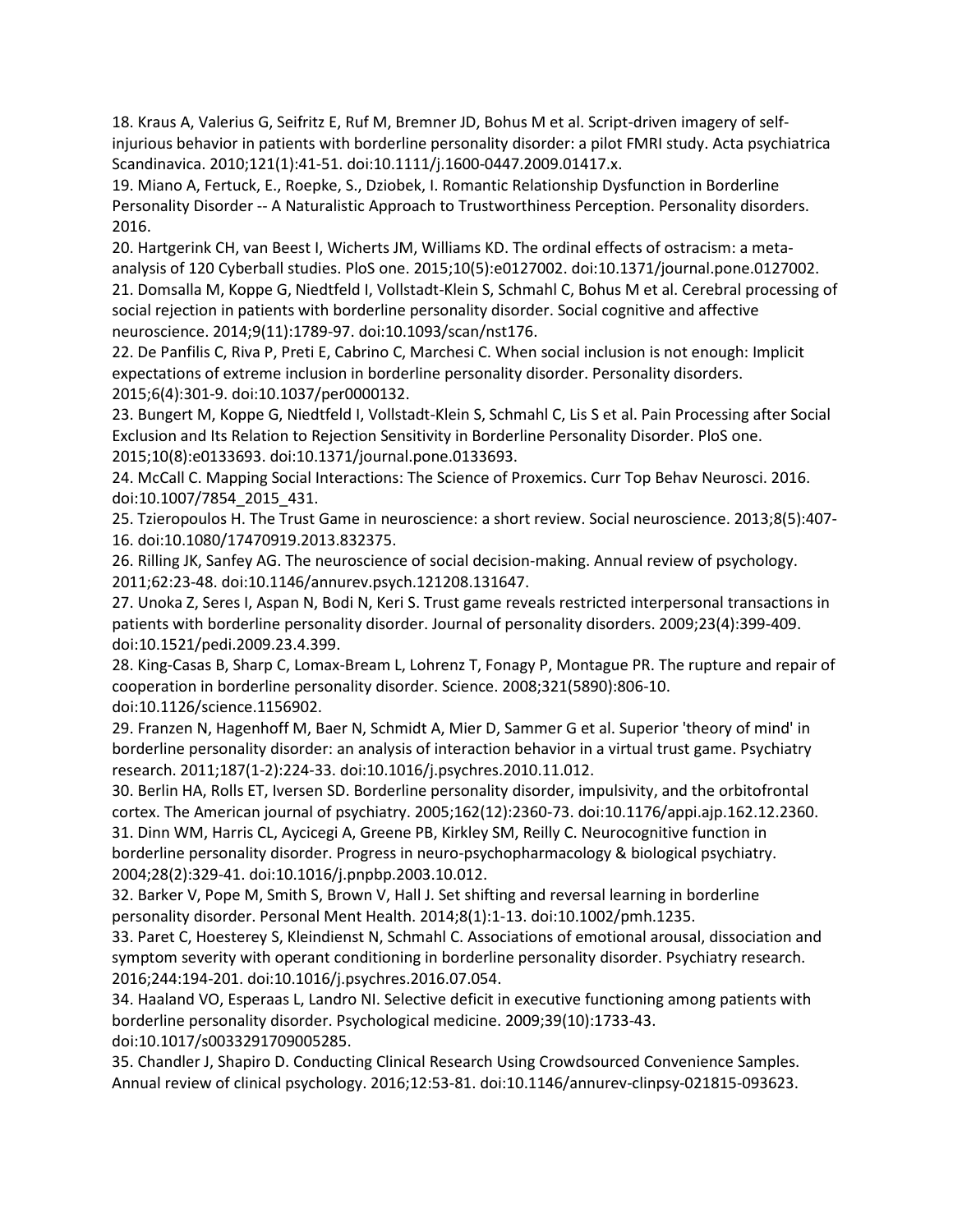36. Berinsky AJ, Huber GA, Lenz GS, Alvarez EbRM. Evaluating Online Labor Markets for Experimental Research: Amazon.com's Mechanical Turk. Political Analysis. 2012. doi:10.1093/pan/mpr057.

37. Huff C, Tingley D. "Who are these people?" Evaluating the demographic characteristics and political preferences of MTurk survey respondents. Research & amp; Politics. 2015;2(3). doi:10.1177/2053168015604648.

38. Hauser DJ, Schwarz N. Attentive Turkers: MTurk participants perform better on online attention checks than do subject pool participants. Behavior research methods. 2016;48(1):400-7. doi:10.3758/s13428-015-0578-z.

39. Behrend TS, Sharek DJ, Meade AW, Wiebe EN. The viability of crowdsourcing for survey research. Behavior research methods. 2011;43(3):800-13. doi:10.3758/s13428-011-0081-0.

40. Shapiro DN, Chandler J, Mueller PA. Using Mechanical Turk to Study Clinical Populations. Clinical Psychological Science. 2013. doi:10.1177/2167702612469015.

41. Mason W, Watts DJ. Collaborative learning in networks. Proceedings of the National Academy of Sciences of the United States of America. 2012;109(3):764-9. doi:10.1073/pnas.1110069108.

42. Lebreton P, Hupont I, M T, #228, ki, Skodras E et al. Eye Tracker in the Wild: Studying the delta between what is said and measured in a crowdsourcing experiment. Proceedings of the Fourth International Workshop on Crowdsourcing for Multimedia; Brisbane, Australia. 2810192: ACM; 2015. p. 3-8.

43. Trull TJ, Ebner-Priemer U. Ambulatory assessment. Annu Rev Clin Psychol. 2013;9:151-76. doi:10.1146/annurev-clinpsy-050212-185510.

44. Hepp J, Carpenter RW, Lane SP, Trull TJ. Momentary symptoms of borderline personality disorder as a product of trait personality and social context. Personality disorders. 2016;7(4):384-93. doi:10.1037/per0000175.

45. Hopwood CJ, Zanarini MC. Borderline personality traits and disorder: predicting prospective patient functioning. Journal of consulting and clinical psychology. 2010;78(4):585-9. doi:10.1037/a0019003. 46. Fineberg SK, Leavitt J, Deutsch-Link S, Dealy S, Landry CD, Pirruccio K et al. Self-reference in psychosis and depression: a language marker of illness. Psychological medicine. 2016;46(12):2605-15. doi:10.1017/S0033291716001215.

47. Hong K, Nenkova A, March ME, Parker AP, Verma R, Kohler CG. Lexical use in emotional autobiographical narratives of persons with schizophrenia and healthy controls. Psychiatry research. 2015;225(1-2):40-9. doi:10.1016/j.psychres.2014.10.002.

48. Strous RD, Koppel M, Fine J, Nachliel S, Shaked G, Zivotofsky AZ. Automated characterization and identification of schizophrenia in writing. J Nerv Ment Dis. 2009;197(8):585-8. doi:10.1097/NMD.0b013e3181b09068.

49. Junghaenel DU, Smyth,J.M., Santner,L. Linguistic Dimensions of Psychopathology: A Quantitative Analysis. Journal of Social and Clinical Psychology. 2008;27(1):36-55.

50. Bedi G, Carrillo, F., Cecchi, G.A., Slezak, D.F., Sigman, M., Mota, N.B., Ribeiro, S., Javitt, D.C., Copelli, M., Corcoran, C.M. Automated analysis of free speech predicts psychosis onset in high-risk youths. NPJ Schizophrenia. 2015;1. doi:10.1038/npjschz.2015.30.

51. Ireland ME, Slatcher RB, Eastwick PW, Scissors LE, Finkel EJ, Pennebaker JW. Language style matching predicts relationship initiation and stability. Psychological science. 2011;22(1):39-44. doi:10.1177/0956797610392928.

52. Schulze L, Schmahl C, Niedtfeld I. Neural Correlates of Disturbed Emotion Processing in Borderline Personality Disorder: A Multimodal Meta-Analysis. Biological psychiatry. 2016;79(2):97-106. doi:10.1016/j.biopsych.2015.03.027.

53. Visintin E, De Panfilis C, Amore M, Balestrieri M, Wolf RC, Sambataro F. Mapping the brain correlates of borderline personality disorder: A functional neuroimaging meta-analysis of resting state studies. Journal of affective disorders. 2016;204:262-9. doi:10.1016/j.jad.2016.07.025.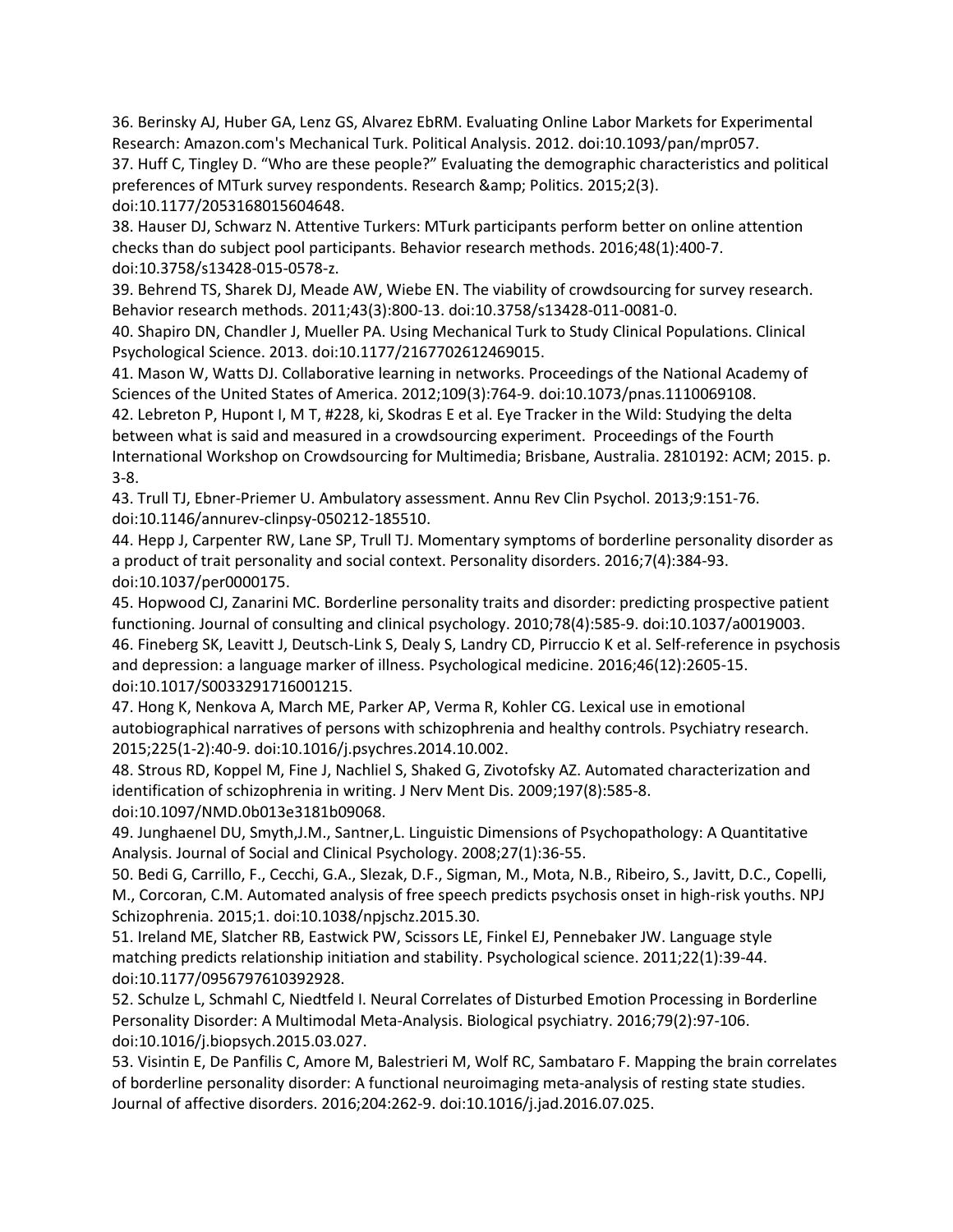54. Xu T, Cullen KR, Mueller B, Schreiner MW, Lim KO, Schulz SC et al. Network analysis of functional brain connectivity in borderline personality disorder using resting-state fMRI. Neuroimage Clin. 2016;11:302-15. doi:10.1016/j.nicl.2016.02.006.

55. Herbort MC, Soch J, Wustenberg T, Krauel K, Pujara M, Koenigs M et al. A negative relationship between ventral striatal loss anticipation response and impulsivity in borderline personality disorder. Neuroimage Clin. 2016;12:724-36. doi:10.1016/j.nicl.2016.08.011.

56. Schienle A, Wabnegger A, Schongassner F, Leutgeb V. Effects of personal space intrusion in affective contexts: an fMRI investigation with women suffering from borderline personality disorder. Social cognitive and affective neuroscience. 2015;10(10):1424-8. doi:10.1093/scan/nsv034.

57. Fineberg SK, Ross, D. . Oxytocin and the Social Brain. Biological psychiatry. 2016.

58. Marlin BJ, Froemke RC. Oxytocin modulation of neural circuits for social behavior. Dev Neurobiol. 2016. doi:10.1002/dneu.22452.

59. Ruocco AC, Carcone D. A Neurobiological Model of Borderline Personality Disorder: Systematic and Integrative Review. Harv Rev Psychiatry. 2016;24(5):311-29. doi:10.1097/HRP.0000000000000123. 60. Bouvette-Turcot AA, Unternaehrer E, Gaudreau H, Lydon JE, Steiner M, Meaney MJ et al. The joint contribution of maternal history of early adversity and adulthood depression to socioeconomic status and potential relevance for offspring development. J Affect Disord. 2016;207:26-31. doi:10.1016/j.jad.2016.08.012.

61. Weaver IC, Cervoni N, Champagne FA, D'Alessio AC, Sharma S, Seckl JR et al. Epigenetic programming by maternal behavior. Nat Neurosci. 2004;7(8):847-54. doi:10.1038/nn1276.

62. Turecki G, Meaney MJ. Effects of the Social Environment and Stress on Glucocorticoid Receptor Gene Methylation: A Systematic Review. Biol Psychiatry. 2016;79(2):87-96.

doi:10.1016/j.biopsych.2014.11.022.

63. Teschler S, Gotthardt J, Dammann G, Dammann RH. Aberrant DNA Methylation of rDNA and PRIMA1 in Borderline Personality Disorder. Int J Mol Sci. 2016;17(1). doi:10.3390/ijms17010067.

64. Martin-Blanco A, Ferrer M, Soler J, Arranz MJ, Vega D, Bauza J et al. An exploratory association study of the influence of noradrenergic genes and childhood trauma in Borderline Personality Disorder. Psychiatry Res. 2015;229(1-2):589-92. doi:10.1016/j.psychres.2015.07.046.

65. Linehan M. Cognitive-behavioral treatment of borderline personality disorder. Diagnosis and treatment of mental disorders. New York: Guilford Press; 1993.

66. Kernberg OF. Psychodynamic psychotherapy of borderline patients. New York: Basic Books; 1989. 67. Yeomans FE, Clarkin JF, Kernberg OF. A primer on transference-focused psychotherapy for the borderline patient. Northvale, N.J.: J. Aronson; 2002.

68. Muller LE, Schulz A, Andermann M, Gabel A, Gescher DM, Spohn A et al. Cortical Representation of Afferent Bodily Signals in Borderline Personality Disorder: Neural Correlates and Relationship to Emotional Dysregulation. JAMA Psychiatry. 2015;72(11):1077-86.

doi:10.1001/jamapsychiatry.2015.1252.

69. Tsakiris M. My body in the brain: a neurocognitive model of body-ownership. Neuropsychologia. 2010;48(3):703-12. doi:10.1016/j.neuropsychologia.2009.09.034.

70. Thakkar KN, Nichols HS, McIntosh LG, Park S. Disturbances in body ownership in schizophrenia: evidence from the rubber hand illusion and case study of a spontaneous out-of-body experience. PloS one. 2011;6(10):e27089. doi:10.1371/journal.pone.0027089.

71. Morgan HL, Turner DC, Corlett PR, Absalom AR, Adapa R, Arana FS et al. Exploring the impact of ketamine on the experience of illusory body ownership. Biological psychiatry. 2011;69(1):35-41. doi:10.1016/j.biopsych.2010.07.032.

72. Michael J, Park S. Anomalous bodily experiences and perceived social isolation in schizophrenia: An extension of the Social Deafferentation Hypothesis. Schizophrenia research. 2016;176(2-3):392-7. doi:10.1016/j.schres.2016.06.013.